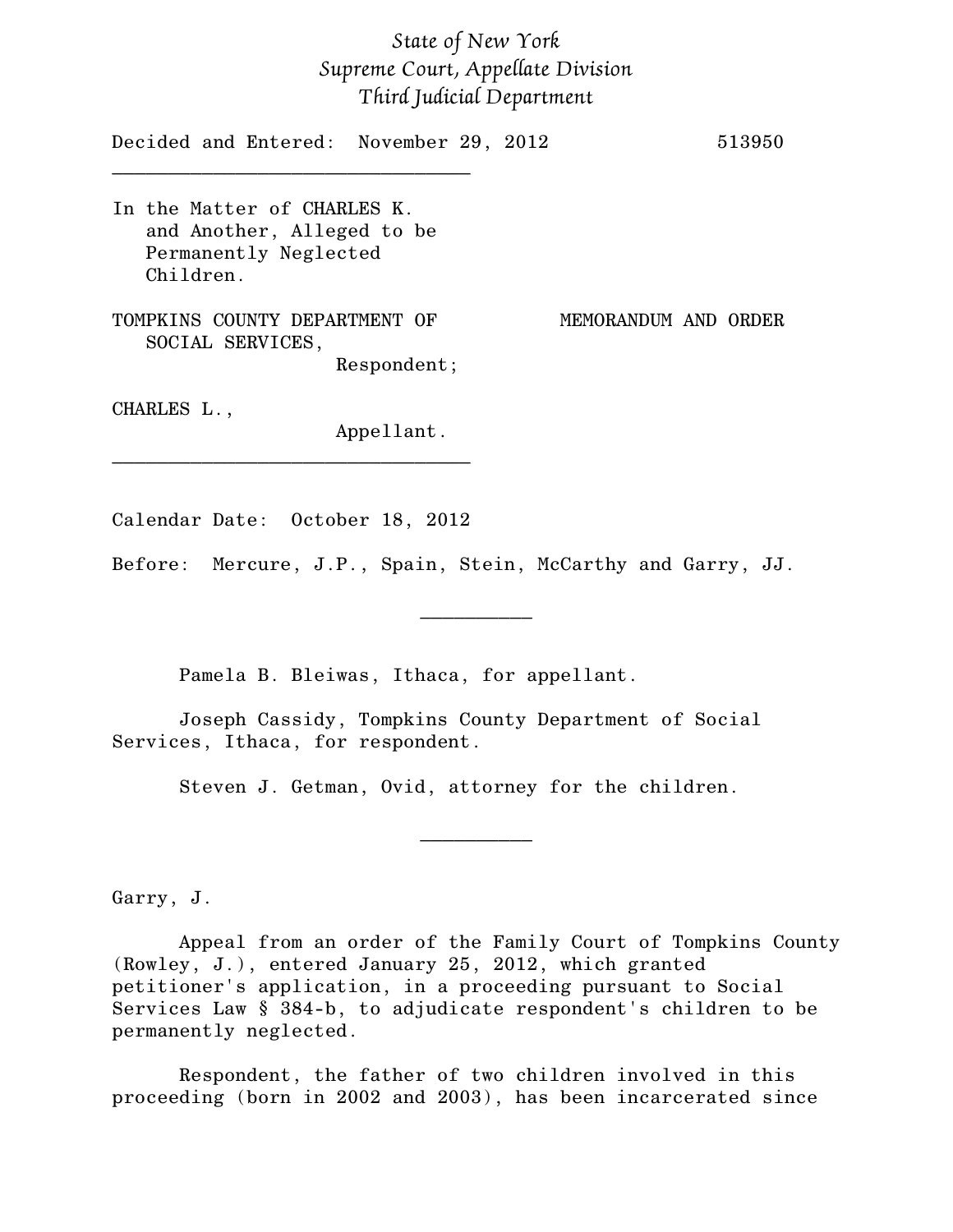September 2009 upon a conviction for attempted assault in the first degree, and he will be eligible for parole in October 2013. In January 2010, the children were removed from their mother's home and placed in petitioner's custody. Petitioner commenced this permanent neglect proceeding in March 2011. Following factfinding and dispositional hearings, Family Court determined that respondent had permanently neglected the children and terminated his parental rights. Respondent appeals, and we affirm.

Respondent contends that petitioner failed to meet its burden in this permanent neglect proceeding to prove that it made the requisite diligent efforts to encourage and strengthen his relationship with his children (see Social Services Law § 384-b [7] [a], [f]; Matter of Hailey ZZ. [Ricky ZZ.], 85 AD3d 1265, 1266 [2011], affd 19 NY3d 422 [2012]; Matter of Kaiden AA. [John BB.], 81 AD3d 1209, 1209 [2011]). Where a parent is incarcerated, petitioner's duty to facilitate the parental relationship may be satisfied by, among other things, informing the parent of the children's well-being and progress, responding to the parent's inquiries, investigating relatives suggested by the parent as placement resources, and facilitating communication between the children and the parent (see e.g. Matter of James J. [James K.], 97 AD3d 936, 937 [2012]; Matter of Lawrence KK. [Lawrence LL.], 72 AD3d 1233, 1234 [2010], lv denied 14 NY3d 713 [2010]). Here, petitioner's caseworker provided respondent with permanency reports and information about his rights and responsibilities, facilitated written correspondence between him and the children, and sent him photographs and detailed letters describing their placements, health and activities. When respondent suggested his mother as a placement resource, the caseworker promptly contacted her, and later did the same with respondent's sister. She explored these relatives' willingness to care for the children, encouraged them to visit and communicate with the children, offered transportation assistance, continued this encouragement even when the relatives did not contact or visit the children, sought respondent's help in maintaining communication with them and, ultimately, asked respondent for additional suggestions when these relatives proved to be unsuitable.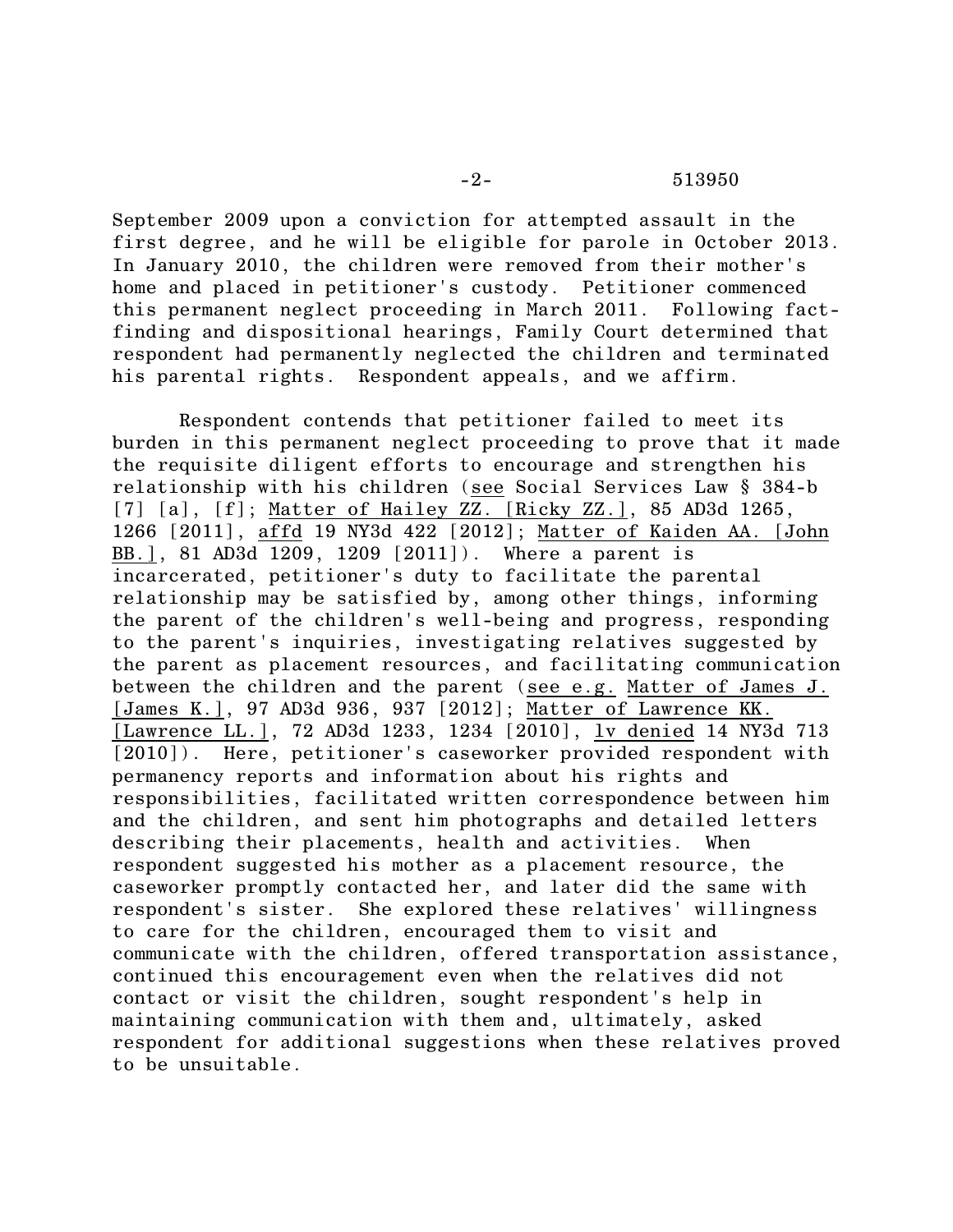Respondent now contends that petitioner should have acted with more dispatch in investigating the relatives' suitability, but the caseworker testified that a delay in obtaining home studies resulted, at least in part, from communication difficulties with the responsible New York City agency, and she further testified that she had advised the relatives of the need to develop their relationships with the children as a first step before any potential placement, which they failed to do. $^{\rm 1}$ Finally, respondent does not claim that earlier completion of the home studies would have allowed him to suggest any other, more suitable placement resources; when his relatives were rejected, the only alternative he was able to propose was his homeless girlfriend, who apparently had no relationship with the children.

As to respondent's claim that petitioner should have provided him with visitation, this would not have been in the children's best interests in light of their young age, the distance they would have had to travel to the correctional facility, and the emotional and behavioral difficulties that the caseworker described that both children demonstrated in adjusting to foster care and visiting their mother, who was also subsequently incarcerated (see Social Services Law § 384-b [7] [f] [5]; Matter of Marquise JJ. [Jamie KK.], 91 AD3d 1137, 1139 [2012], lv denied 19 NY3d 801 [2012]; Matter of Kaiden AA. [John BB.], 81 AD3d at 1210; Matter of Lawrence KK. [Lawrence LL.], 72 AD3d at 1234). Thus, "petitioner proved by clear and convincing evidence that it made affirmative, repeated and meaningful efforts" and satisfied its duty to exercise diligent efforts on respondent's behalf (Matter of Victorious LL. [Jonathan LL.], 81 AD3d 1088, 1090 [2011], lv denied 16 NY3d 714 [2011] [internal quotation marks and citation omitted]; see Matter of Trestin T. [Shawn U.], 82 AD3d 1535, 1536 [2011], lv denied 17 NY3d 704 [2011]; Matter of Hailey ZZ. [Ricky ZZ.], 85 AD3d at 1266).

Mercure, J.P., Spain, Stein and McCarthy, JJ., concur.

 $^1$  Petitioner was also working toward reunifying the children with their mother throughout much of the pertinent time period, a goal that would not have been furthered by placing the children with respondent's distant relatives.